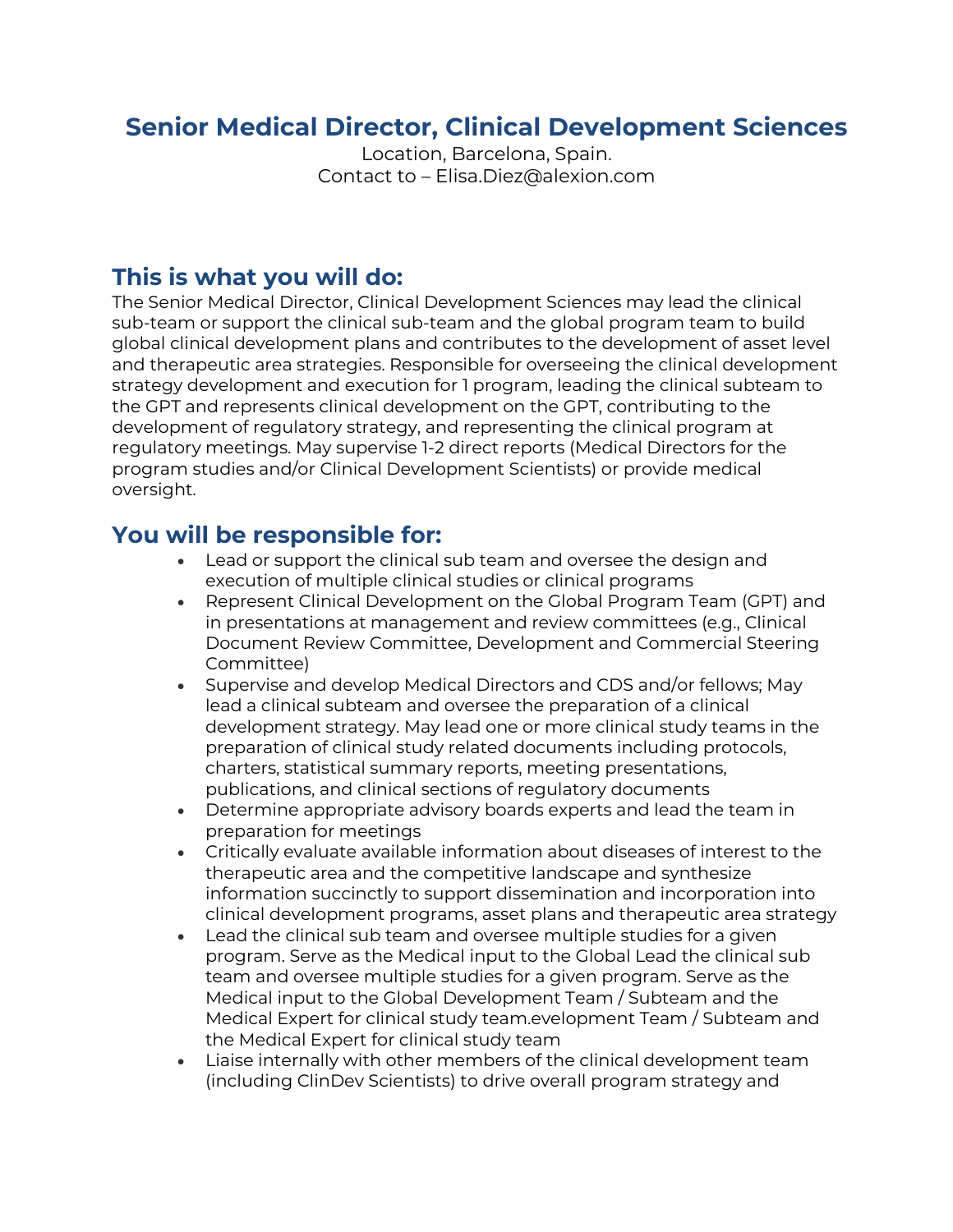development plans. Represent Clinical Development at the Global Program Team

- Maintain awareness of internal and external developments (scientific, clinical, competitive, and regulatory) that could impact the development plan, including attendance at major scientific conferences, participation in competitive intelligence activities, and periodic literature review
- Support business development activities, such as due diligence and research collaborations
- May serve as the Translational Science lead for one or more programs
- Critically evaluate available information about diseases of interest to the therapeutic area and the competitive landscape and synthesize information succinctly to support dissemination and incorporation into clinical development programs, asset plans and therapeutic area strategy
	- o Determine appropriate advisory boards experts
- Working as part of a cross-functional team with colleagues representing, for example, biostatistics, data management, clinical pharmacology, commercial, regulatory and project management
- May supervise other medical monitors on individual studies

### **You will need to have:**

- MD or equivalent
- 5-10 years of clinical experience preferably within industry (minimum of 3 years of industry experience may be acceptable for outstanding candidates)
- Experience as a medical monitor for clinical trials required
- Regulatory experience preferred
- Publication in peer reviewed journals
- Excellent written / oral communication skills
- Attention to detail and ability to think strategically
- Willingness to take on new responsibilities
- Interest and ability to learn about new therapeutic areas
- Interest in career progression and ability to take on a more senior roles in 1-3 years
- The duties of this role are generally conducted in an office environment. As is typical of an office-based role, employees must be able, with or without an accommodation to: use a computer; engage in communications via phone, video, and electronic messaging; problem solve; engage in complex and non-linear thought, analysis, and dialogue; collaborate with others; maintain general availability during standard business hours

# **We would prefer for you to have:**

- Board Certification
- Preferred: Advanced knowledge of the assigned therapy area is desired, with the capability to interpret, discuss and represent trial or program level data.